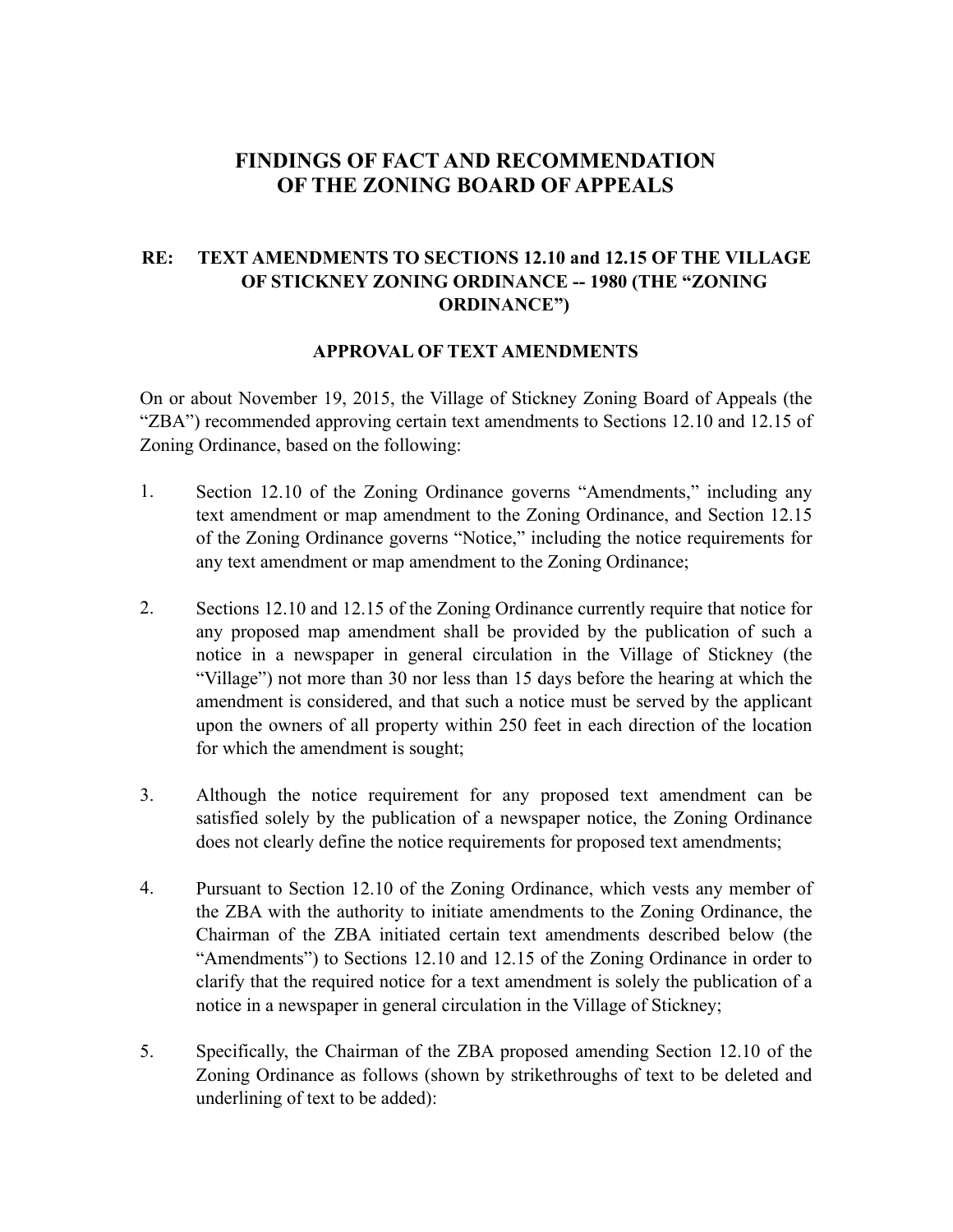(a) The regulations and districts established by this ordinance may be amended from time to time by the board of trustees of the Village of Stickney.

Amendments may be initiated by a member of the board of trustees of the Village of Stickney, a member of the zoning board of appeals, or by any person owning or having an interest in property affected by a proposed amendment. Amendments shall be initiated by filing an application with the zoning administrator in such form as required by the zoning administrator.

The application for amendment shall be forwarded to the chairman of the zoning board of appeals who shall cause the zoning board of appeals to conduct a hearing on the proposed amendment. No hearing shall be conducted until after notice has been provided as required in this ordinance by section 12.10(b). After conducting a hearing and making findings as required herein, the zoning board of appeals shall recommend that the proposed amendment be granted or denied. The recommendation of the zoning board of appeals, together with the record of the hearing and findings, shall be forwarded by the zoning board to the village board within 15 days after the close of the hearing.

After receiving the recommendation from the zoning board of appeals, together with written findings and the record from the hearing on any proposed amendment, the village board shall adopt the proposed amendment, reject the proposed amendment or refer the amendment back to the zoning board for an additional hearing or modification.

If the zoning board recommends that the amendment be adopted and if no zoning protest objecting to the proposed amendment pursuant to section 12.15 of this ordinance is filed, the amendment may be adopted by a majority of the village board. If the proposed amendment is the subject of a protest pursuant to section 12.15 of this ordinance, or if it is not recommended by the zoning board of appeals, the proposed amendment may be adopted only by a favorable vote of two-thirds of the members of the village board then holding office.

(b) (i) Text Amendments. Notice of any hearing conducted relating to a proposed amendment to the text of this ordinance shall be published in a newspaper in general circulation in the Village of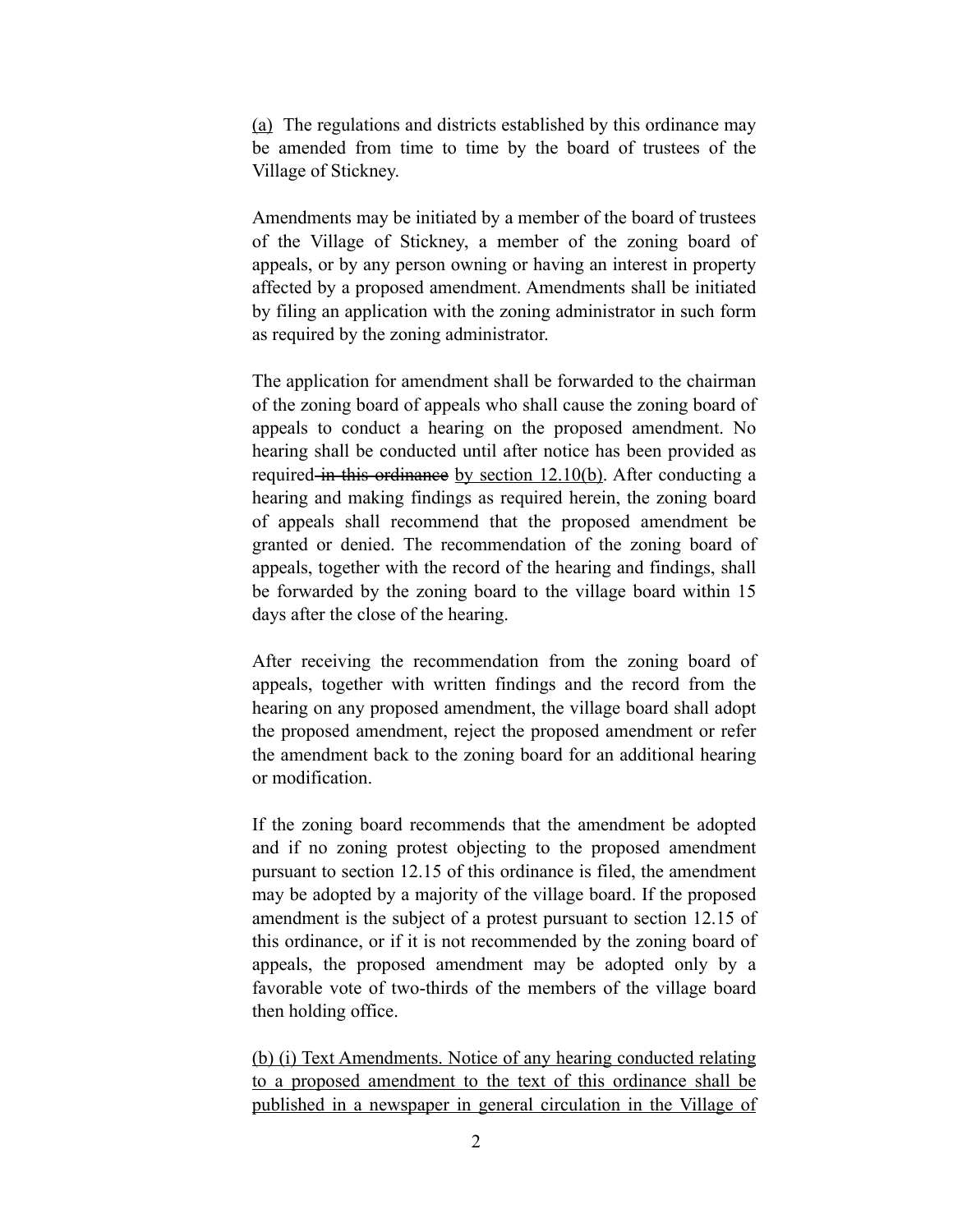Stickney not more than 30 nor less than 15 days before the hearing at which the amendment is considered. The notice shall contain the following information:

> (1)The date and time of the hearing to be conducted by the zoning board of appeals and the location in which said hearing will be conducted.

> (2)A statement describing the text amendment being considered by the zoning board of appeals.

(ii) Map Amendments. Notice of any hearing conducted relating to a proposed amendment to the zoning map (re-zoning) shall be provided as required by section 12.15 of this ordinance.;

6. The Chairman of the ZBA also proposed amending Section 12.15 of the Zoning Ordinance as follows (shown by strikethroughs of text to be deleted and underlining of text to be added):

 Notice of any hearing conducted relating to appeal of a decision of an administrative official, a proposed variation, a proposed map amendment to this ordinance or a proposed special use shall be published in a newspaper in general circulation in the Village of Stickney not more than 30 nor less than 15 days before the hearing at which the appeal, proposed variation, map amendment or special use is considered. Further, said notice shall be served by the applicant (not more than 30 days or less than 15 days before any such hearing) upon the owners as recorded in the recorder of deeds or the registrar of titles for Cook County, or as appears from the authentic tax records of the county treasurer, of all property within 250 feet in each direction of the location for which the appeal, variation, map amendment or special use is sought; provided that the number of feet occupied by all public roads, streets, alleys and other public ways shall be excluded in computing the 250 feet requirement. Service of said notice shall be either in person or by registered mail, return receipt requested.

The notice shall contain the following information:

- (1) The legal description and address of the property for which the appeal, variation, map amendment or special use is sought.
- (2) The name and address of the legal and beneficial owner(s) of the property for which the appeal, variation, map amendment or special use is sought.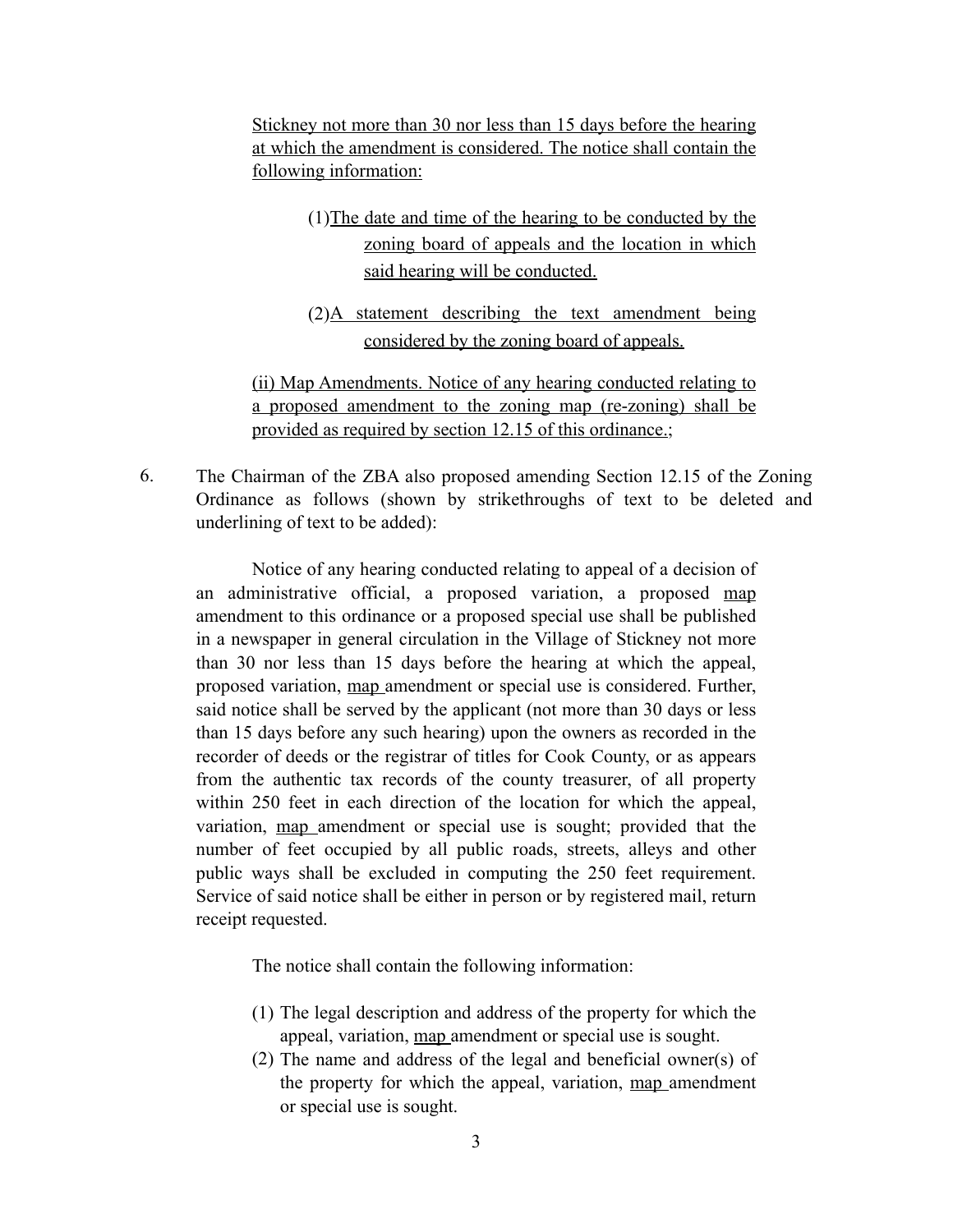- (3) The date and time of the hearing to be conducted by the zoning board of appeals and the location in which said hearing will be conducted.
- (4) A statement describing the decision sought and/or variation, map amendment or special use being considered by the zoning board of appeals.

 If after a bona fide effort to determine the address of a person entitled to notice, the applicant for any appeal, variation, map amendment or special use, the owner of property on which the notice is served cannot be found at his last known address, or the last mailed notice is returned because the owner cannot be found at his last known address, the notice requirement of this ordinance shall be deemed satisfied. A copy of any notice sent pursuant to this section shall be served upon the zoning administrator.;

- 7. In accordance with the Illinois Compiled Statutes and the Zoning Ordinance, notice of a public hearing regarding the Amendments was published in one or more newspapers in general circulation the Village; and
- 8. At the abovementioned hearing, credible evidence was presented showing that: (a) the Amendments will allow Village residents to be effectively notified of proposed amendments to the Zoning Ordinance by clarifying that the notice requirements for text amendments is the publication of the notice in a newspaper in general circulation in the Village; (b) that the Amendments will remove ambiguity in the Zoning Ordinance and will ensure that the notice requirements are clear in the event that the Village or other qualified applicant seeks to amend the text of the Zoning Ordinance.; (c) that the Amendments would ensure that the process for amending the Zoning Ordinance will continue to be economical for the Village and for any applicants seeking to amend the text of the Zoning Ordinance; and (d) will allow for the Village to maintain an effective process for the administration of proposed text amendments to the Zoning Ordinance, all of which is in the public interest.

## **CONCLUSION**

Testimony at the public hearing on the proposed Amendments demonstrated that the Amendments would be in the public interest and the best interests of the Village. Accordingly, the ZBA recommends approval of the Amendments.